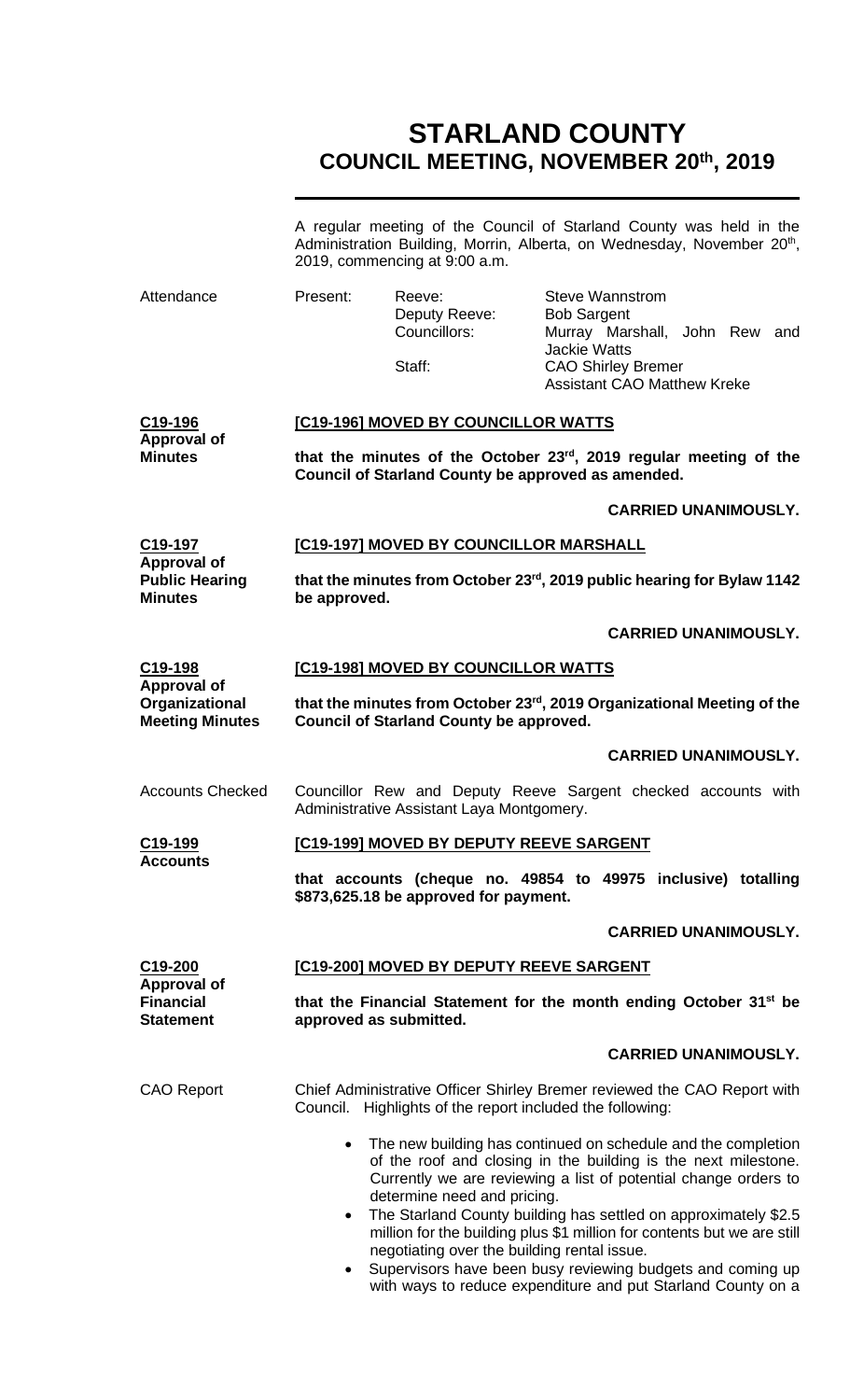sustainable footing. The budget will be dealt with in depth later this meeting.

- The year-end audit has been scheduled for December 12<sup>th</sup> and 13<sup>th</sup> and will review our finances up until the end of November of 2019.
- New Building Information Administration has prepared and posted an information pamphlet with regards to the new building construction outlining the costs, square footage, funding and rationale for new construction.
- Highway 585 Kneehill County has received a letter from Alberta Transportation acknowledging that while there are problems with Highway 585 and there will be additional maintenance work there will not be a complete reconstruction as per the provincial capital budget.
- Financial Policies Council was given the response from Finance Manager Judy Fazekas as to the Council concerns with finance policies 970-10, 970-11 and 970-12. As there was agreement on minor changes for the first two policies they could proceed to approval. Council asked for revisions to the travel expense policy asking for a separation between staff and Council and that total Council compensation rules be added to the Council policy.

#### **C19-201 Policy 970-10 [C19-201] MOVED BY COUNCILLOR WATTS**

**that Policy 970-10, Procurement, Disposition and Tendering, be approved as submitted by administration.**

#### **CARRIED UNANIMOUSLY.**

#### **C19-202 [C19-202] MOVED BY DEPUTY REEVE SARGENT**

**that Policy 970-11, Financial Signing Authorities. be approved as submitted by administration.**

#### **CARRIED UNANIMOUSLY.**

Final copies of the Intermunicipal Collaboration Frameworks between Starland County and the Villages of Morrin, Munson and Delia were submitted to Council for approval.

#### **[C19-203] MOVED BY COUNCILLOR WATTS**

**that Bylaw 1143, for the purpose of adopting an intermunicipal collaboration framework between the Village of Delia and Starland County, be established.**

#### **CARRIED UNANIMOUSLY.**

#### **C19-204 Bylaw 1143- 1 st Reading [C19-204] MOVED BY COUNCILLOR MARSHALL that Bylaw 1143, for the purpose of adopting an intermunicipal collaboration framework between the Village of Delia and Starland County, be given first reading.**

**[C19-205] MOVED BY DEPUTY REEVE SARGENT**

#### **CARRIED UNANIMOUSLY.**

#### **C19-205 Bylaw 1143- 2 nd Reading**

**Approval**

**Policy 970-11 Approval**

Intermunicipal **Collaboration Frameworks** 

**C19-203 Bylaw 1143- Motion to Establish**

> **that Bylaw 1143, for the purpose of adopting an intermunicipal collaboration framework between the Village of Delia and Starland County, be given second reading.**

#### **CARRIED UNANIMOUSLY.**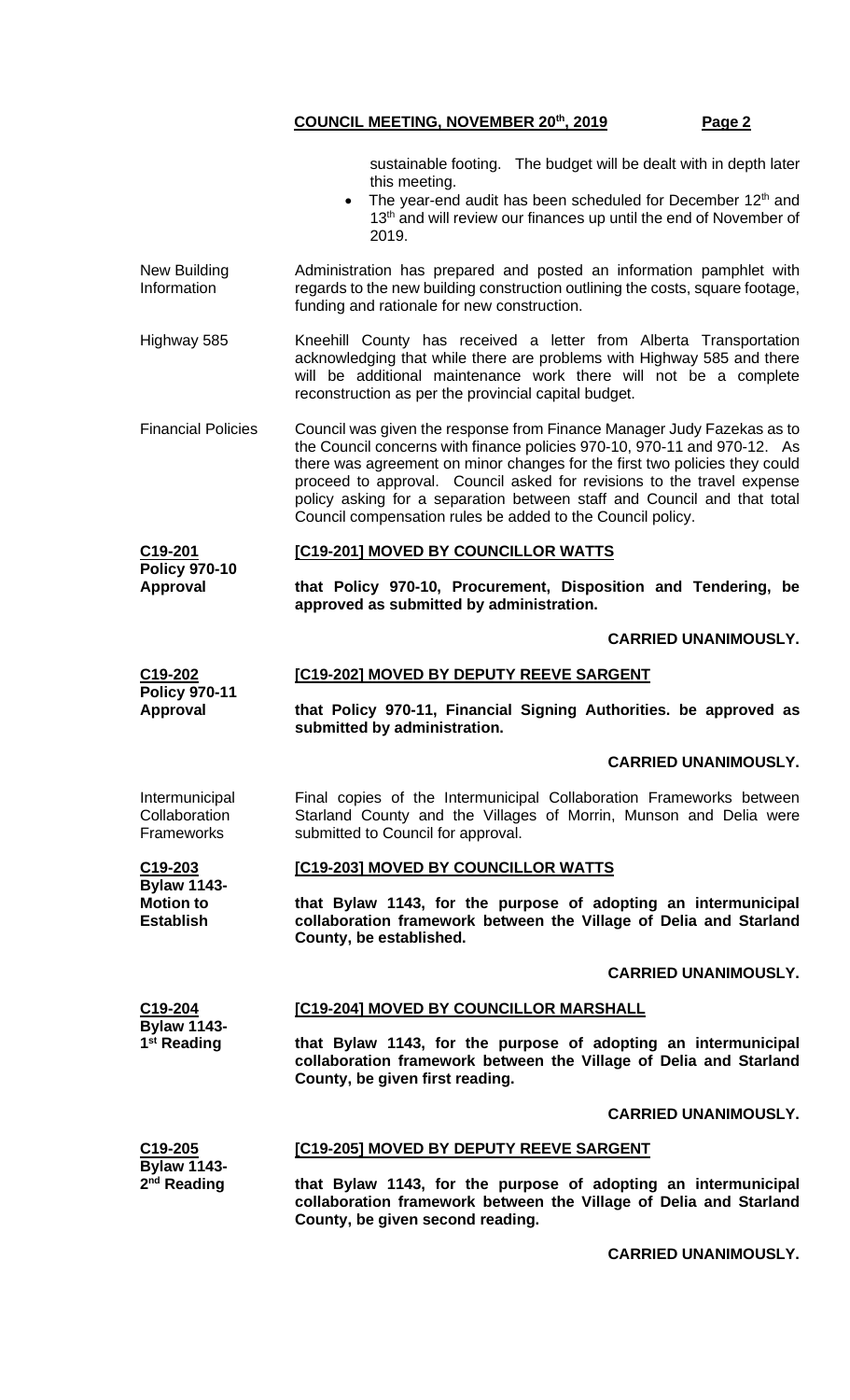| C19-206                                                    | [C19-206] MOVED BY COUNCILLOR REW                                                                                                                                                          |  |  |
|------------------------------------------------------------|--------------------------------------------------------------------------------------------------------------------------------------------------------------------------------------------|--|--|
| <b>Bylaw 1143-</b><br>To have<br>3 <sup>rd</sup> Reading   | that Bylaw 1143, for the purpose of adopting an intermunicipal<br>collaboration framework between the Village of Delia and Starland<br>County, be given third reading at this meeting.     |  |  |
|                                                            | <b>CARRIED UNANIMOUSLY.</b>                                                                                                                                                                |  |  |
| C19-207                                                    | [C19-207] MOVED BY REEVE WANNSTROM                                                                                                                                                         |  |  |
| <b>Bylaw 1143-</b><br>3rd and Final<br>Reading             | that Bylaw 1143, for the purpose of adopting an intermunicipal<br>collaboration framework between the Village of Delia and Starland<br>County, be given third reading and finally passed.  |  |  |
|                                                            | <b>CARRIED UNANIMOUSLY.</b>                                                                                                                                                                |  |  |
| C19-208                                                    | [C19-208] MOVED BY COUNCILLOR WATTS                                                                                                                                                        |  |  |
| <b>Bylaw 1144-</b><br><b>Motion to</b><br><b>Establish</b> | that Bylaw 1144, for the purpose of adopting an intermunicipal<br>collaboration framework between the Village of Morrin and Starland<br>County, be established.                            |  |  |
|                                                            | <b>CARRIED UNANIMOUSLY.</b>                                                                                                                                                                |  |  |
| C19-209                                                    | [C19-209] MOVED BY COUNCILLOR MARSHALL                                                                                                                                                     |  |  |
| <b>Bylaw 1144-</b><br>1 <sup>st</sup> Reading              | that Bylaw 1144, for the purpose of adopting an intermunicipal<br>collaboration framework between the Village of Morrin and Starland<br>County, be given first reading.                    |  |  |
|                                                            | <b>CARRIED UNANIMOUSLY.</b>                                                                                                                                                                |  |  |
| C19-210                                                    | [C19-210] MOVED BY DEPUTY REEVE SARGENT                                                                                                                                                    |  |  |
| <b>Bylaw 1144-</b><br>2 <sup>nd</sup> Reading              | that Bylaw 1144, for the purpose of adopting an intermunicipal<br>collaboration framework between the Village of Morrin and Starland<br>County, be given second reading.                   |  |  |
|                                                            | <b>CARRIED UNANIMOUSLY.</b>                                                                                                                                                                |  |  |
| C19-211                                                    | [C19-211] MOVED BY COUNCILLOR REW                                                                                                                                                          |  |  |
| <b>Bylaw 1144-</b><br>To have<br>3 <sup>rd</sup> Reading   | that Bylaw 1144, for the purpose of adopting an intermunicipal<br>collaboration framework between the Village of Morrin and Starland<br>County, be given third reading at this meeting.    |  |  |
|                                                            | <b>CARRIED UNANIMOUSLY.</b>                                                                                                                                                                |  |  |
| C <sub>19</sub> -212                                       | [C19-212] MOVED BY REEVE WANNSTROM                                                                                                                                                         |  |  |
| <b>Bylaw 1144-</b><br>3rd and Final<br>Reading             | that Bylaw 1144, for the purpose of adopting an intermunicipal<br>collaboration framework between the Village of Morrin and Starland<br>County, be given third reading and finally passed. |  |  |
|                                                            | <b>CARRIED UNANIMOUSLY.</b>                                                                                                                                                                |  |  |
| C <sub>19</sub> -213                                       | [C19-213] MOVED BY COUNCILLOR WATTS                                                                                                                                                        |  |  |
| <b>Bylaw 1145-</b><br><b>Motion to</b><br><b>Establish</b> | that Bylaw 1145, for the purpose of adopting an intermunicipal<br>collaboration framework between the Village of Munson and Starland<br>County, be established.                            |  |  |

**CARRIED UNANIMOUSLY.**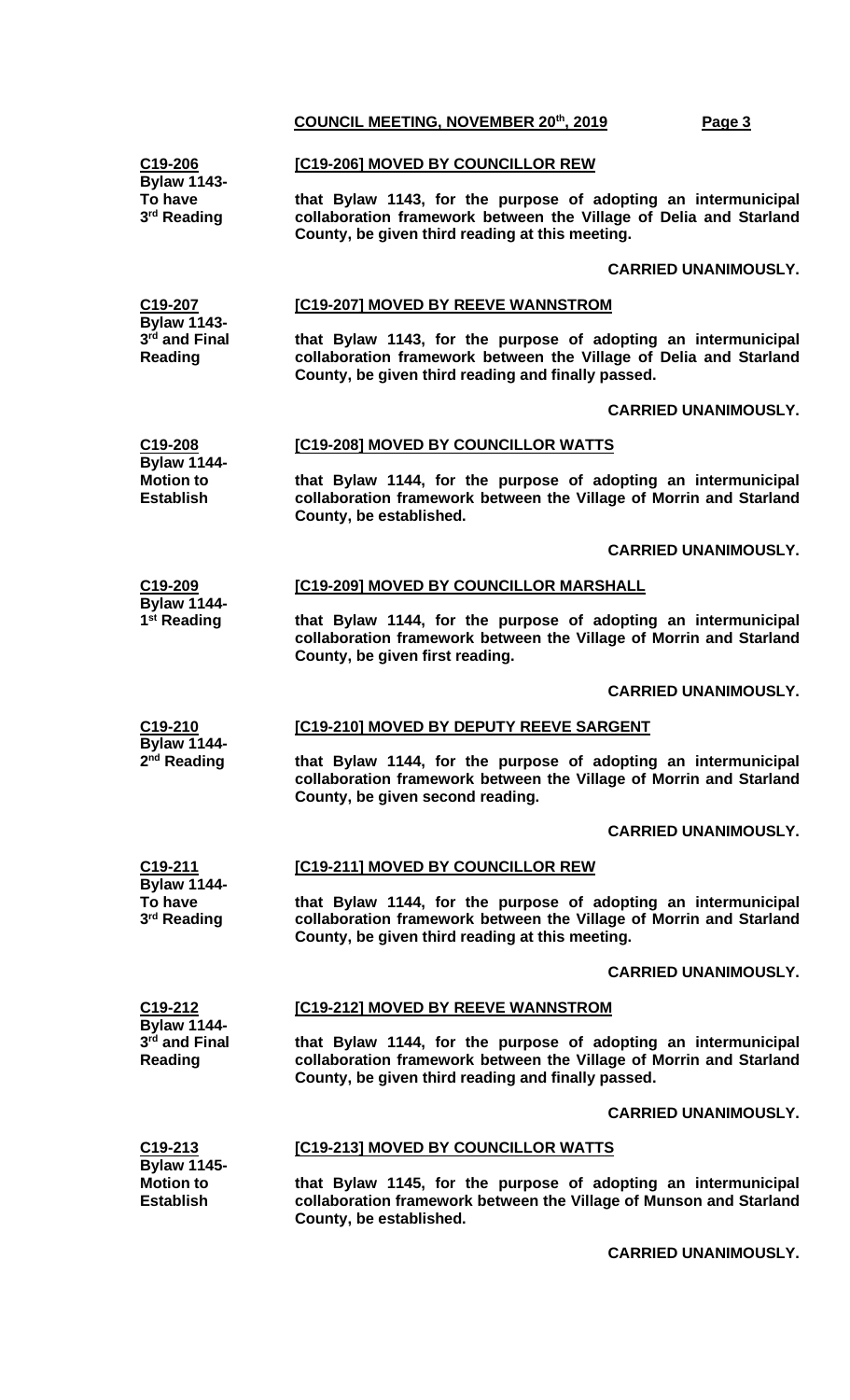| C <sub>19</sub> -214<br><b>Bylaw 1145-</b>                 | [C19-214] MOVED BY COUNCILLOR MARSHALL                                                                                                                                                                                                                                                                                                                               |  |  |
|------------------------------------------------------------|----------------------------------------------------------------------------------------------------------------------------------------------------------------------------------------------------------------------------------------------------------------------------------------------------------------------------------------------------------------------|--|--|
| 1 <sup>st</sup> Reading                                    | that Bylaw 1145, for the purpose of adopting an intermunicipal<br>collaboration framework between the Village of Munson and Starland<br>County, be given first reading.                                                                                                                                                                                              |  |  |
|                                                            | <b>CARRIED UNANIMOUSLY.</b>                                                                                                                                                                                                                                                                                                                                          |  |  |
| C19-215                                                    | [C19-215] MOVED BY DEPUTY REEVE SARGENT                                                                                                                                                                                                                                                                                                                              |  |  |
| <b>Bylaw 1145-</b><br>2 <sup>nd</sup> Reading              | that Bylaw 1145, for the purpose of adopting an intermunicipal<br>collaboration framework between the Village of Munson and Starland<br>County, be given second reading.                                                                                                                                                                                             |  |  |
|                                                            | <b>CARRIED UNANIMOUSLY.</b>                                                                                                                                                                                                                                                                                                                                          |  |  |
| C19-216<br><b>Bylaw 1145-</b>                              | [C19-216] MOVED BY COUNCILLOR REW                                                                                                                                                                                                                                                                                                                                    |  |  |
| To have<br>3rd Reading                                     | that Bylaw 1145, for the purpose of adopting an intermunicipal<br>collaboration framework between the Village of Munson and Starland<br>County, be given third reading at this meeting.                                                                                                                                                                              |  |  |
|                                                            | <b>CARRIED UNANIMOUSLY.</b>                                                                                                                                                                                                                                                                                                                                          |  |  |
| C19-217                                                    | [C19-217] MOVED BY REEVE WANNSTROM                                                                                                                                                                                                                                                                                                                                   |  |  |
| <b>Bylaw 1145-</b><br>3rd and Final<br><b>Reading</b>      | that Bylaw 1145, for the purpose of adopting an intermunicipal<br>collaboration framework between the Village of Delia and Starland<br>County, be given third reading and finally passed.                                                                                                                                                                            |  |  |
|                                                            | <b>CARRIED UNANIMOUSLY.</b>                                                                                                                                                                                                                                                                                                                                          |  |  |
| New Building<br><b>Change Orders</b>                       | Assistant CAO Kreke reviewed with Council a copy of the proposed change<br>order for the new building submitted by Eagle Builders. Currently staff are<br>reviewing the change orders and will be making recommendation at the<br>December Council meeting. Additionally Telus has submitted three<br>options for phone service to the new site with costs outlined. |  |  |
| C19-218<br><b>Telus Service</b><br><b>Connection</b>       | [C19-218] MOVED BY COUNCILLOR WATTS                                                                                                                                                                                                                                                                                                                                  |  |  |
|                                                            | that Starland County accept the proposal from Telus Communications<br>for the installation of an underground line to 105 Railway Avenue,<br>Morrin, Alberta for \$28,613.37 plus GST.                                                                                                                                                                                |  |  |
|                                                            | <b>MOTION CARRIED.</b>                                                                                                                                                                                                                                                                                                                                               |  |  |
| <b>Christmas Party</b>                                     | Due to budget cutbacks the staff Christmas party will not be held this year.                                                                                                                                                                                                                                                                                         |  |  |
| C <sub>19</sub> -219<br><b>Set Tax Sale</b><br><b>Date</b> | [C19-219] MOVED BY COUNCILLOR REW                                                                                                                                                                                                                                                                                                                                    |  |  |
|                                                            | that the 2020 Starland County Tax Sale be set for February 12th, 2020<br>at 2:00 p.m. in the Starland County Administration Office with the<br>lands for sale to be advertised in the Alberta Gazette on December 31st,<br>2019.                                                                                                                                     |  |  |
|                                                            | <b>CARRIED UNANIMOUSLY.</b>                                                                                                                                                                                                                                                                                                                                          |  |  |
| <b>Tax Arrears</b>                                         | Council is required to pass a motion expensing unpaid taxes from previous<br>tax years so that Starland County may make application to the Provincial<br>Education Requisition Credit program to receive back requisition funds<br>which were paid to the province but never collected for.                                                                          |  |  |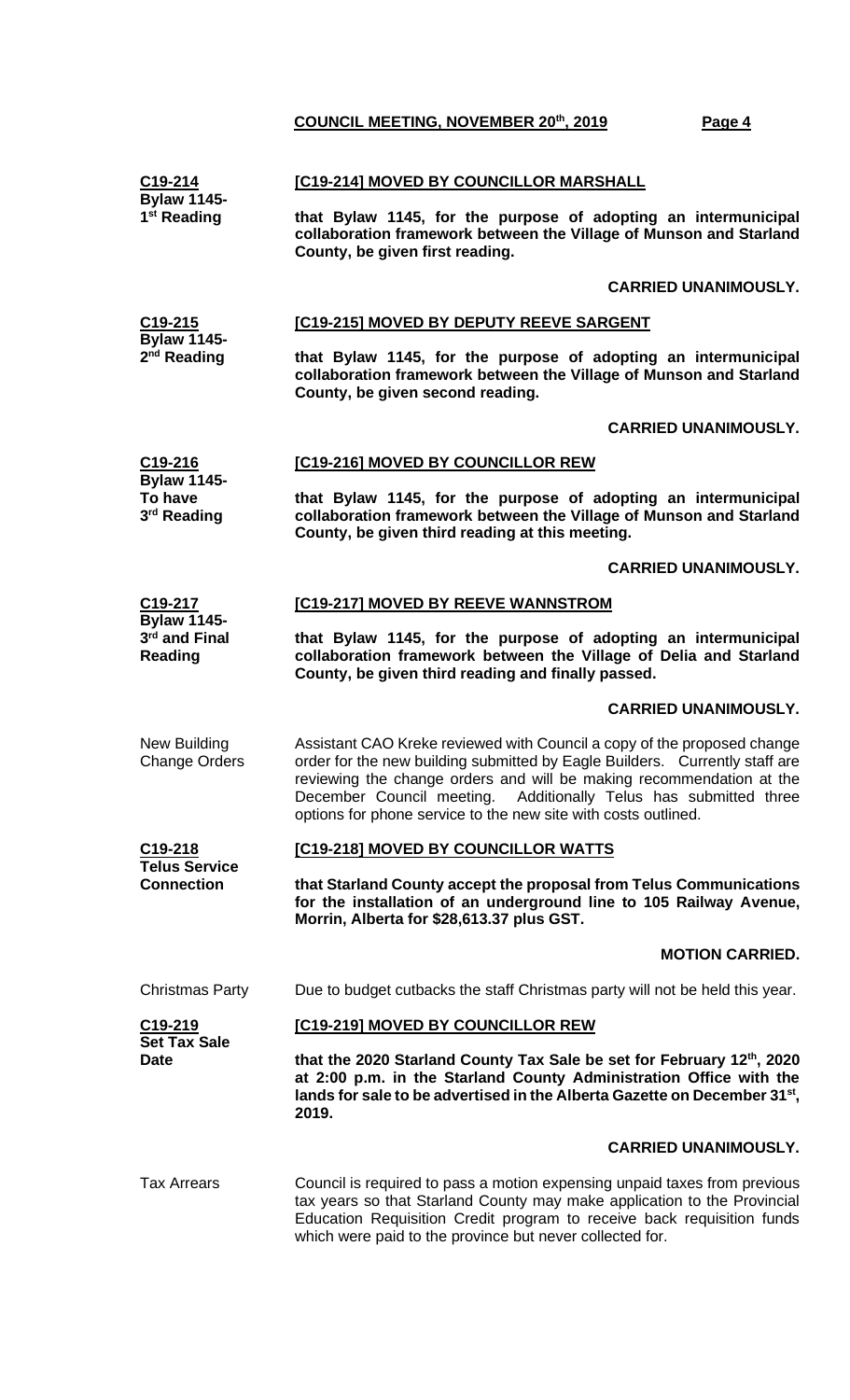| C19-220<br><b>To Remove</b>                    | [C19-220] MOVED BY COUNCILLOR WATTS                                                                                                                                                                                                                                                                                                                                                                                                               |  |  |
|------------------------------------------------|---------------------------------------------------------------------------------------------------------------------------------------------------------------------------------------------------------------------------------------------------------------------------------------------------------------------------------------------------------------------------------------------------------------------------------------------------|--|--|
| <b>Unpaid Taxes</b>                            | that Starland County authorize the cancellation of taxes in the names<br>of the following corporations: Blaze Energy Ltd., Canadian Oil & Gas<br>International Inc., Capital Oil Ltd., Trident Exploration (WX) Corp.,<br>Trident Limited Partnership, so that Starland County may apply for the<br>Provincial Education Requisition Credit for Uncollectable Education<br>Property Taxes on Oil and Gas Properties in the sum of \$6,743,893.47. |  |  |
|                                                | <b>CARRIED UNANIMOUSLY.</b>                                                                                                                                                                                                                                                                                                                                                                                                                       |  |  |
| <b>Amateur Team</b><br>Grant                   | The Delia Fun Hockey Team has requested funding under the Amateur<br>Team Grant program for 30 participants which would result in a \$1,500.00<br>grant at \$50 per participant.                                                                                                                                                                                                                                                                  |  |  |
| $C19-221$<br><b>Amateur Team</b>               | [C19-221] MOVED BY COUNCILLOR MARSHALL                                                                                                                                                                                                                                                                                                                                                                                                            |  |  |
| Grant                                          | that an Amateur Team Grant of \$1,500.00 be awarded to the Delia Fun<br>Hockey Team as per Policy 720-31.                                                                                                                                                                                                                                                                                                                                         |  |  |
|                                                | <b>CARRIED UNANIMOUSLY.</b>                                                                                                                                                                                                                                                                                                                                                                                                                       |  |  |
| Operational and<br>Ice Plant Grants            | Council was presented with a preliminary list of the recipients and amounts<br>for the 2019 Operational and Ice Plant Grants. Council requested more<br>information on several of the submissions.                                                                                                                                                                                                                                                |  |  |
| <b>Emerging Trends</b><br>Seminar              | Brownlee LLP will be hosting their annual Emerging Trends Legal Seminar<br>in Calgary on February 6 <sup>th</sup> , 2020.                                                                                                                                                                                                                                                                                                                         |  |  |
| <b>Red Deer River</b><br>Watershed<br>Alliance | The Red Deer River Watershed Alliance is requested funding support at the<br>rate of \$0.50 per capita resulting in a total requisition of \$1,033.00 for 2020.                                                                                                                                                                                                                                                                                   |  |  |
| C <sub>19</sub> -222                           | [C19-222] MOVED BY COUNCILLOR MARSHALL                                                                                                                                                                                                                                                                                                                                                                                                            |  |  |
| <b>RDRWA Annual</b><br><b>Requisition</b>      | that Starland Council pay \$1,033.00 to the Red Deer River Watershed<br>Alliance as per the 2020 requisition.                                                                                                                                                                                                                                                                                                                                     |  |  |
|                                                | <b>CARRIED UNANIMOUSLY.</b>                                                                                                                                                                                                                                                                                                                                                                                                                       |  |  |
| Photography<br>Proposal                        | Starland County Employee Cody Shatz has submitted a Cinematography<br>and Photography proposal for promotional and informational materials to<br>support general tourism for Starland County.                                                                                                                                                                                                                                                     |  |  |
| $C19-223$                                      | [C19-223] MOVED BY COUNCILLOR MARSHALL                                                                                                                                                                                                                                                                                                                                                                                                            |  |  |
| Photography<br><b>Proposal</b>                 | that Starland Council accept the proposal from Cody Schatz of<br>County to pay \$3,500.00 for Cinematography<br><b>Starland</b><br>and<br>Photography services for the promotion of Tourism in Starland<br>County.                                                                                                                                                                                                                                |  |  |
|                                                | <b>MOTION CARRIED.</b>                                                                                                                                                                                                                                                                                                                                                                                                                            |  |  |
| <b>Budget</b><br><b>Discussions</b>            | At 1:00 p.m. PW Supervisor Ken Menage, Finance Manager Judy Fazekas<br>and Ag Fieldman Alan Hampton attended the meeting to review the<br>proposed budget for 2020.                                                                                                                                                                                                                                                                               |  |  |
| Departure                                      | At 3:45 p.m. Ken, Alan and Judy departed from the meeting.                                                                                                                                                                                                                                                                                                                                                                                        |  |  |
| <b>PW Report</b>                               | CAO Bremer reviewed the PW Report with Council. Highlights of his report<br>included the following:                                                                                                                                                                                                                                                                                                                                               |  |  |
|                                                | The PW Crew have been hauling gravel, doing culvert work,<br>$\bullet$<br>installing snow fence and road repairs.                                                                                                                                                                                                                                                                                                                                 |  |  |

• The Road Construction Crew has been wound up for the year.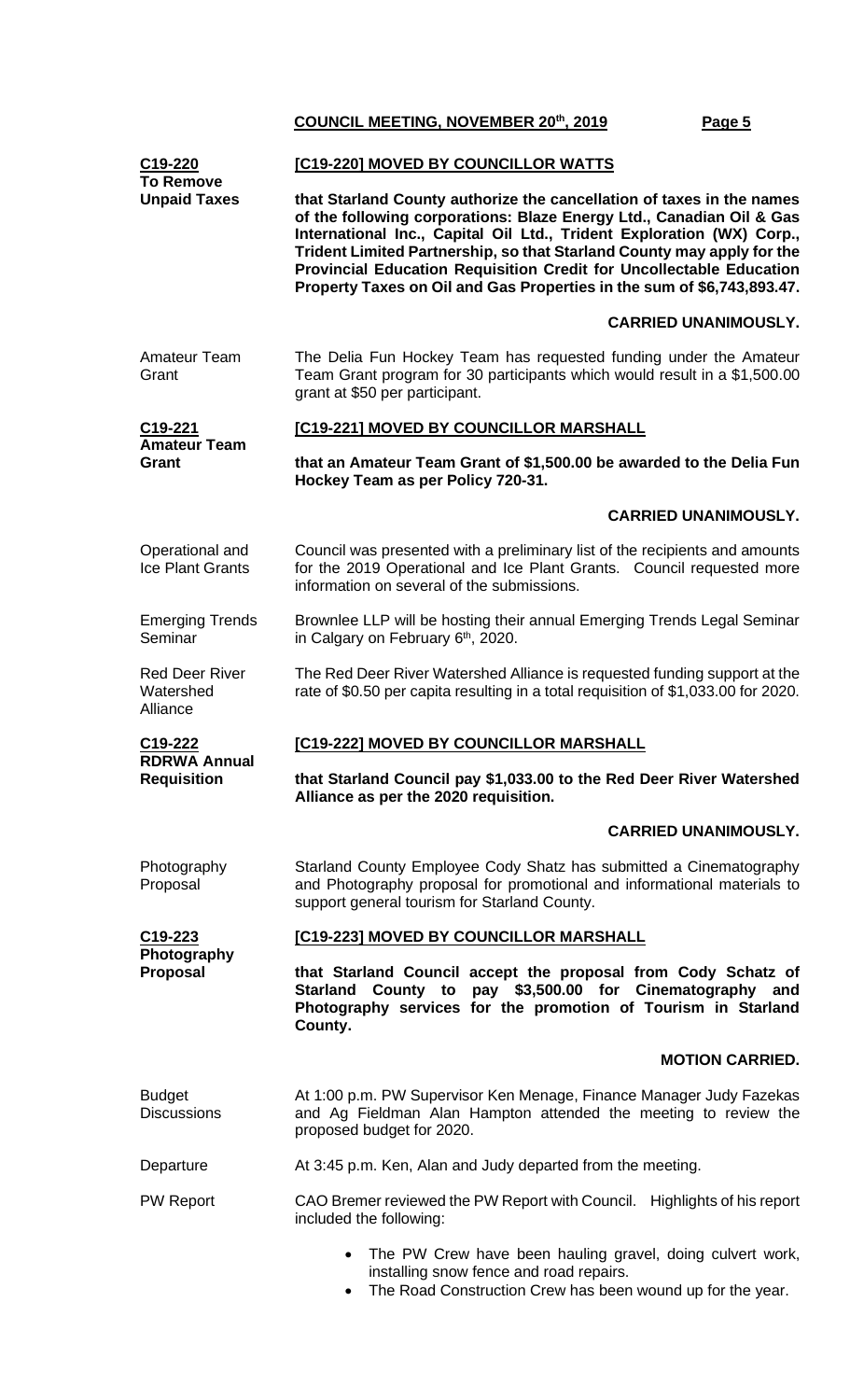|                           | $\bullet$                                                                                                         | The Shop Crew have been busy with repairs and service work to<br>all department equipment and getting it ready for winter.<br>Gradermen have been doing winter road maintenance<br>operations.<br>Ken attended the RMA Conference, finished work on the Ducks<br>Unlimited Dam and started bridge inspection work. |                        |                      |  |
|---------------------------|-------------------------------------------------------------------------------------------------------------------|--------------------------------------------------------------------------------------------------------------------------------------------------------------------------------------------------------------------------------------------------------------------------------------------------------------------|------------------------|----------------------|--|
| Council<br>Committees     | All Councillors present reported briefly on the committees to which they are<br>appointed.                        |                                                                                                                                                                                                                                                                                                                    |                        |                      |  |
| Council<br>Communications | <b>Council Communications:</b>                                                                                    |                                                                                                                                                                                                                                                                                                                    |                        |                      |  |
|                           | i)<br>Village of Delia re: Invitation to attend "Delia Light-Up the Night" on<br>December 7 <sup>th</sup> , 2019. |                                                                                                                                                                                                                                                                                                                    |                        |                      |  |
|                           | ii)<br>$\bullet$                                                                                                  | <b>Palliser Regional Municipal Services</b><br>Interim Planner - Ross Rawlusyk                                                                                                                                                                                                                                     |                        |                      |  |
|                           | $\bullet$<br>iii)                                                                                                 | AGM – December $12th$ at 4:00 p.m.<br>Minutes - July, August, September                                                                                                                                                                                                                                            |                        |                      |  |
|                           | 2019<br>iv)                                                                                                       | Canadian Badlands - Board Meeting Minutes - September 19,<br><b>Prairie Land School Division</b>                                                                                                                                                                                                                   |                        |                      |  |
|                           | $\bullet$                                                                                                         | <b>Board Highlights</b><br><b>New Release</b>                                                                                                                                                                                                                                                                      |                        |                      |  |
|                           | V)<br>$\bullet$                                                                                                   | Rural Municipalities of Alberta<br><b>Contact Newsletter (3 Issues)</b><br>Message from President Al Kemmere                                                                                                                                                                                                       |                        |                      |  |
| Accounts                  | Accounts - see prior motion.                                                                                      |                                                                                                                                                                                                                                                                                                                    |                        |                      |  |
|                           |                                                                                                                   | <b>FRESON BROS DRUMHELLER</b>                                                                                                                                                                                                                                                                                      | CK# 49854              | 564.63               |  |
|                           | <b>Sub-Total:</b>                                                                                                 |                                                                                                                                                                                                                                                                                                                    | \$                     | 564.63               |  |
|                           | A.H. GRADER SERVICE LTD.<br>A.P.I. ALARM INC.<br>ACKLANDS-GRAINGER INC.<br><b>ACTIVE GLASS</b>                    |                                                                                                                                                                                                                                                                                                                    | CK# 49855<br>CK# 49856 | 10,290.00<br>141.75  |  |
|                           |                                                                                                                   |                                                                                                                                                                                                                                                                                                                    | CK# 49857<br>CK# 49858 | 556.67<br>398.10     |  |
|                           | ADAMS INDUSTRIAL SUPPLIES INC.<br>AIR LIQUIDE CANADA INC.                                                         |                                                                                                                                                                                                                                                                                                                    | CK# 49859<br>CK# 49860 | 289.49<br>379.21     |  |
|                           |                                                                                                                   | ALBERTA GOVERNMENT SERVICES                                                                                                                                                                                                                                                                                        | CK# 49861              | 34.00                |  |
|                           |                                                                                                                   | ALBERTA ONE-CALL CORPORATION<br>ATB FINANCIAL MASTERCARD                                                                                                                                                                                                                                                           | CK# 49862<br>CK# 49863 | 44.10<br>3,681.32    |  |
|                           |                                                                                                                   | ATCO STRUCTURES & LOGISTICS LTD. CK# 49864                                                                                                                                                                                                                                                                         |                        | 10,316.25            |  |
|                           |                                                                                                                   | <b>AUTO VALUE PARTS - DRUMHELLER</b>                                                                                                                                                                                                                                                                               | CK# 49865              | 775.21               |  |
|                           | BEARCOM CANADA CORP.                                                                                              |                                                                                                                                                                                                                                                                                                                    | CK# 49866              | 2,231.78             |  |
|                           | <b>RECEIVER GENERAL</b>                                                                                           | BUFFALO JUMP CONTRACTING INC.                                                                                                                                                                                                                                                                                      | CK# 49867<br>CK# 49868 | 214,865.49<br>150.00 |  |
|                           | CERVUS AG EQUIPMENT LP                                                                                            |                                                                                                                                                                                                                                                                                                                    | CK# 49869              | 1,387.66             |  |
|                           | M.W.C. TRUCKING LTD.                                                                                              |                                                                                                                                                                                                                                                                                                                    | CK# 49870              | 13,922.29            |  |
|                           | CINTAS CANADA LIMITED                                                                                             |                                                                                                                                                                                                                                                                                                                    | CK# 49871              | 82.95                |  |
|                           | DIGITEX CANADA INC.<br>DIRECTDIAL.COM                                                                             |                                                                                                                                                                                                                                                                                                                    | CK# 49872<br>CK# 49873 | 646.51<br>1,435.35   |  |
|                           | DRUMHELLER CHRYSLER                                                                                               |                                                                                                                                                                                                                                                                                                                    | CK# 49874              | 705.76               |  |
|                           |                                                                                                                   | DRUMHELLER EQUIPMENT SALES                                                                                                                                                                                                                                                                                         | CK# 49875              | 525.00               |  |
|                           | FINKBINER, DOUGLAS A.                                                                                             |                                                                                                                                                                                                                                                                                                                    | CK# 49876              | 400.00               |  |
|                           | <b>GRIFFITH, SHERRY</b>                                                                                           | GLOVER INTERNATIONAL TRUCKS LTD. CK# 49877                                                                                                                                                                                                                                                                         | CK# 49878              | 1,072.58<br>582.48   |  |
|                           |                                                                                                                   | HENRY KROEGER REGIONAL WATER                                                                                                                                                                                                                                                                                       | CK# 49879              | 6,269.88             |  |
|                           | HI-WAY 9 EXPRESS LTD.                                                                                             |                                                                                                                                                                                                                                                                                                                    | CK# 49880              | 525.44               |  |
|                           |                                                                                                                   | HODGE BROTHERS TRUCKING LTD.                                                                                                                                                                                                                                                                                       | CK# 49881              | 36,962.34            |  |
|                           | <b>HODGE, ROGER</b><br>KUHL TUF WEAR LTD.                                                                         |                                                                                                                                                                                                                                                                                                                    | CK# 49882<br>CK# 49883 | 16,986.43<br>141.73  |  |
|                           | LAFARGE CANADA INC.                                                                                               |                                                                                                                                                                                                                                                                                                                    | CK# 49884              | 7,931.85             |  |
|                           | <b>LAPP</b>                                                                                                       |                                                                                                                                                                                                                                                                                                                    | CK# 49885              | 24,981.23            |  |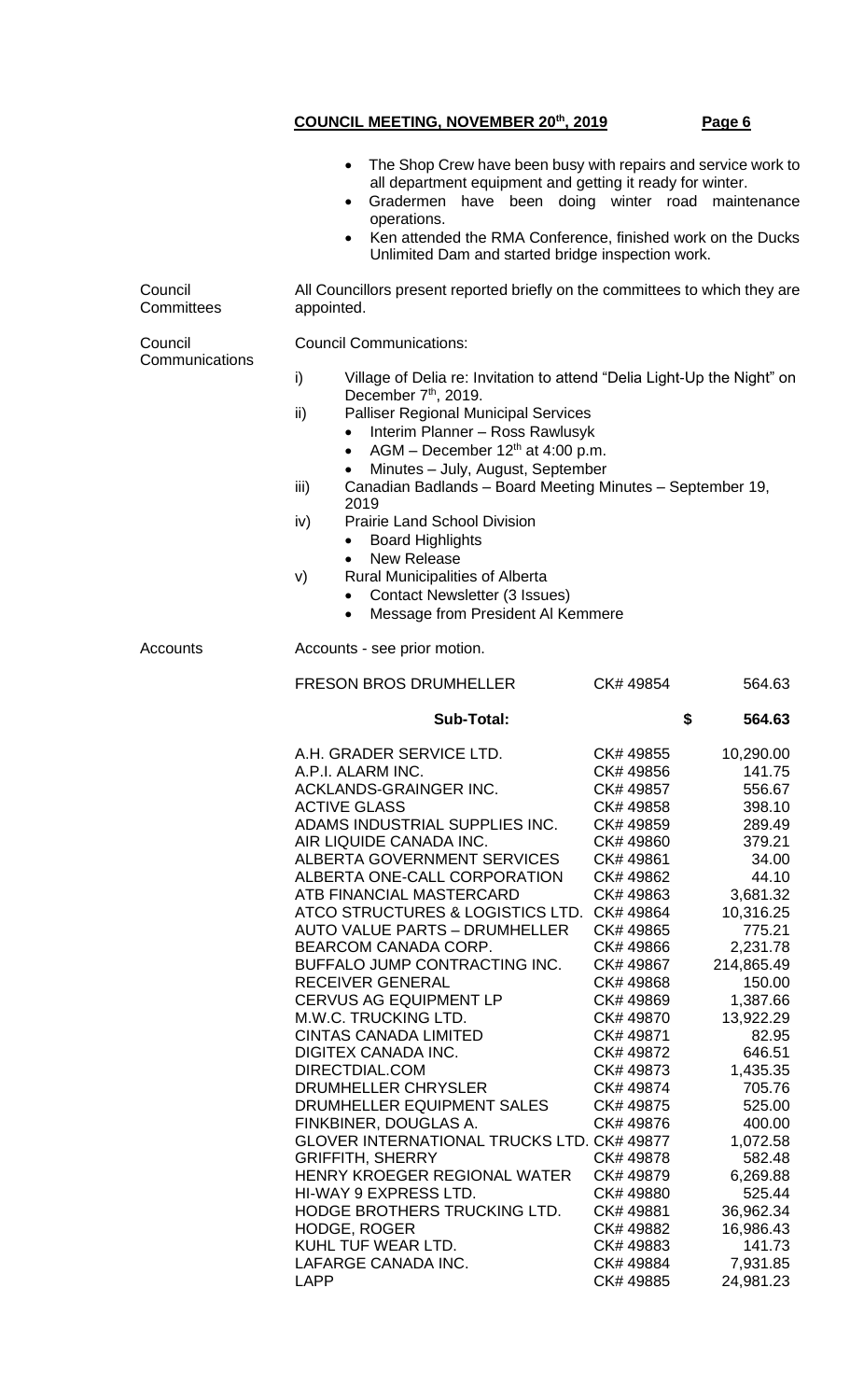## **COUNCIL MEETING, NOVEMBER 20<sup>th</sup>, 2019 Page**

|--|--|

| <b>LOOMIS EXPRESS</b>                       | CK# 49886              | 106.81             |
|---------------------------------------------|------------------------|--------------------|
|                                             | CK# 49887              |                    |
| <b>MARSHALL, MURRAY</b>                     |                        | 299.24             |
| <b>MORRIN FOODS</b>                         | CK# 49888              | 175.97             |
| <b>NAPA AUTO PARTS DRUMHELLER</b>           | CK# 49889              | 112.43             |
| NEU MUEHL HUTTERIAN BRETHREN                | CK# 49890              | 825.00             |
| PRIMROSE, BRAD                              | CK# 49891              | 14,594.77          |
| RECEIVER GENERAL OF CANADA                  | CK# 49892              | 57,260.23          |
| REW, JOHN                                   | CK# 49893              | 298.28             |
| <b>RMA FUEL</b>                             | CK# 49894              | 41,932.51          |
|                                             |                        |                    |
| ROADATA SERVICES LTD.                       | CK# 49895              | 204.75             |
| ROBMAC ENTERPRISES LTD.                     | CK# 49896              | 7,700.29           |
| 1858097 ALBERTA LTD.                        | CK# 49897              | 236.78             |
| <b>SARGENT, ROBERT</b>                      | CK# 49898              | 129.32             |
| SEED CHECK TECHNOLOGIES INC.                | CK# 49899              | 105.00             |
| SMYTH, BEN                                  | CK# 49900              | 693.00             |
| STANTEC CONSULTING LTD.                     | CK# 49901              | 3,150.00           |
| <b>STARLAND REGIONAL WATER</b>              | CK# 49902              | 12,855.75          |
| STETTLER TELEPHONE ANSWERING                | CK# 49903              | 367.50             |
| STEWART, KIM                                | CK# 49904              | 135.00             |
|                                             |                        |                    |
| SUN LIFE ASSURANCE COMPANY                  | CK# 49905              | 11,837.62          |
| SUN LIFE ASSURANCE COMPANY                  | CK# 49906              | 160.65             |
| TELUS COMMUNICATIONS INC.                   | CK# 49907              | 1,458.76           |
| THE DRUMHELLER MAIL                         | CK# 49908              | 567.36             |
| TRINUS TECHNOLOGIES INC.                    | CK# 49909              | 1,413.09           |
| UNITED RENTALS OF CANADA INC.               | CK# 49910              | 3,050.46           |
| <b>VILLAGE OF MORRIN</b>                    | CK# 49911              | 700.10             |
| <b>WANNSTROM, STEVE</b>                     | CK# 49912              | 3,080.32           |
| <b>WATER PURE &amp; SIMPLE</b>              | CK# 49913              |                    |
|                                             |                        | 90.00              |
| <b>WATTS, JACKIE</b>                        | CK# 49914              | 2,811.36           |
| <b>WEST COUNTRY PUMP&amp;FILTRATION</b>     | CK# 49915              | 8,085.00           |
| WESTVIEW CO-OPERATIVE ASSN LTD.             | CK# 49916              | 179.04             |
| WILD ROSE ASSESSMENT SERVICE                | CK# 49917              | 9,187.50           |
| <b>WOLSELEY WATERWORKS</b>                  | CK# 49918              | 122.51             |
| WSH LABS (1992) LTD.                        | CK# 49919              | 99.75              |
| <b>XYLEM CANADA COMPANY</b>                 | CK#49920               | 746.61             |
| 1121113 ALBERTA LTD                         | CK# 49921              | 1,648.50           |
| 1325856 ALBERTA LTD.                        | CK# 49922              | 14.70              |
|                                             |                        |                    |
| 2024276 ALBERTA LTD.                        | CK# 49923              | 168.00             |
| <b>Sub-Total:</b>                           | \$                     | 545,316.81         |
| PEEVEY ELECTRIC LTD.                        | CK# 49924              | 9,102.64           |
| Sub-Total:                                  | \$                     | 9,102.64           |
|                                             |                        |                    |
| <b>RMA TRADE</b>                            | CK# 49925              | 15,944.70          |
| <b>Sub-Total:</b>                           | \$                     | 15,944.70          |
|                                             |                        |                    |
|                                             |                        |                    |
| A.H. GRADER SERVICE LTD.                    | CK# 49926              | 5,659.50           |
| A&D HARPER TIRE (1979) LTD.                 | CK# 49927              | 3,083.85           |
| ACKLANDS-GRAINGER INC.                      | CK# 49928              | 340.65             |
| ADAMS INDUSTRIAL SUPPLIES INC.              | CK# 49929              | 565.18             |
| <b>AUTO VALUE PARTS - DRUMHELLER</b>        | CK# 49930              | 595.76             |
| BAR W PETROLEUM & ELECTRIC LTD.             | CK# 49931              | 2,102.80           |
| <b>BIG COUNTRY GAS CO-OP</b>                | CK# 49932              | 333.52             |
| <b>BLACK, COLBY</b>                         | CK# 49933              | 1,611.88           |
| BREMER, SHIRLEY J.                          | CK# 49934              |                    |
|                                             |                        | 1,878.92           |
| <b>CINTAS CANADA LIMITED</b>                | CK# 49935              | 299.10             |
| DIRECTDIAL.COM                              | CK# 49936              | 249.90             |
| DRUMHELLER SOLID                            | CK# 49937              | 444.68             |
| DRUMHELLER EQUIPMENT SALES                  | CK# 49938              | 2,941.68           |
| DRUMHELLER SALVATION ARMY                   | CK# 49939              | 1,122.40           |
| EAST CENTRAL GAS CO-OP LTD.<br><b>ENMAX</b> | CK# 49940<br>CK# 49941 | 449.87<br>8,430.74 |